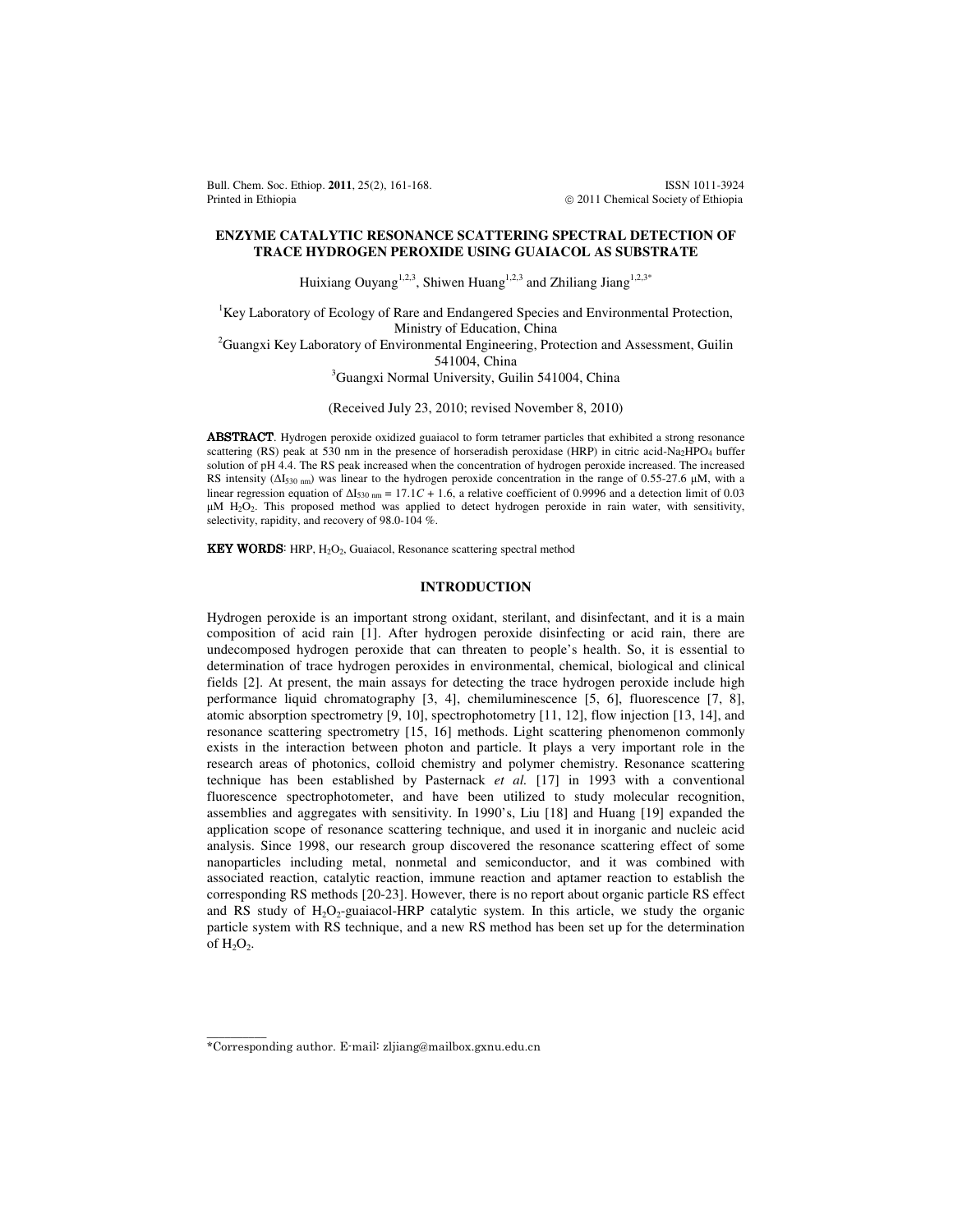# **EXPERIMENTAL**

# *Apparatus and reagents*

A Cary Eclipse spectrofluorometer (Varian, USA) and a Zetasizer Nano ZS90 (Malvern, UK) were used.

A 500 µg/mL HRP (biochemical reagent, RZ  $[= A_{403 \text{ nm}}/A_{275 \text{ nm}}]$  more than 3, 300 U/mg, Huamei Biological Engineering Co.) was prepared by dissolving 5.0 mg HRP to 10 mL with water, and was stored in 4 °C refrigerator. A  $H_2O_2$  solutions (8.27  $\times$  10<sup>-2</sup> M) were standardized by using KMnO<sub>4</sub> standard solution. The pH 4.4 citric acid  $(C_6H_8O_7)$ -Na<sub>2</sub>HPO<sub>4</sub> buffer solution was prepared by mixing of 11.2 mL 0.1 M citric acid and 8.8 mL 0.1 M Na<sub>2</sub>HPO<sub>4</sub> solutions. The pH buffer solutions of  $C_6H_8O_7-C_6H_5O_7Na_3$ , HAc-NaAc and HCl-NaAc were prepared by mixing of 0.1 M corresponding both components according to a certain volume ratio. A  $2 \times 10^{-4}$  M guaiacol solution was prepared. All the reagents were of analytical grade except explained and all the solutions were prepared with double-distilled water.

### *Procedure*

A 0.2 mL pH 4.4  $C_6H_8O_7$ -NaH<sub>2</sub>PO<sub>4</sub> buffer solution, a 0.1 mL 2  $\times$  10<sup>-4</sup> M guaiacol solution, a certain amount of  $H_2O_2$ , 100 µL 5 µg/mL HRP solution were pipetted into a 5 mL marked tube, mixed well and diluted to 1.5 mL with water. Then it was put into water-bath at 37  $^{\circ}$ C for 30 min. The RS spectrum was scanned synchronously  $(\lambda_{em} - \lambda_{ex} = 0 \text{ nm})$  on fluorescence spectrophotometer with the excited and emission slit width of 5.0 nm, and the PMT voltage of 400 V. The RS intensity at 530 nm ( $I_{530 \text{ nm}}$ ) and a reagent blank  $I_0$  was recorded. The value of  $\Delta I_{530 \text{ nm}} = I_{530 \text{ nm}} - I_0$  was calculated.

### **RESULTS AND DISCUSSION**

# *Principle*

In pH 4.4  $C_6H_8O_7$ -NaH<sub>2</sub>PO<sub>4</sub> buffer solution, HRP catalyzed  $H_2O_2$  to form •OH. Then it oxidize guaiacol to generate tetramer complex [24]. This tetramer complex molecules can aggregate into particles with an average size of 463 nm tested by Zetasizer Nano ZS90 (Figure 1). The particle exhibited a RS peak at 530 nm, and the RS value was linear to the concentration of  $H_2O_2$ . On this basis, a new RS method for the quantification of  $H_2O_2$  was established. The principal reactions were following:

$$
\begin{array}{ccccccccccc}\n\text{H}_{2}\text{O}_{2} & \frac{\text{catalyzed by HRP}}{\text{OOH}} & \bullet \text{OH} & & & & & \\
\text{HO} & \text{OCH}_{3} & & \text{H}_{9}\text{CO} & & \text{H}_{9}\text{CO} & & & \\
\text{H}_{9}\text{O}_{2} & \frac{\text{OOH}_{3}}{\text{OOH}} & & & & & \\
\text{H}_{9}\text{O}_{2} & \text{H}_{9}\text{CO} & & & & & \\
\text{H}_{9}\text{O}_{2} & \text{H}_{9}\text{CO} & & & & \\
\text{H}_{9}\text{CO} & & & & & & \\
\text{H}_{9}\text{CO} & & & & & & \\
\text{H}_{9}\text{CO} & & & & & & \\
\text{H}_{9}\text{CO} & & & & & & \\
\end{array}
$$

$$
11 \text{ H}_{0}^{H_{0}^{c}Q} \rightarrow 0 \text{ H}_{0}^{H_{0}^{c}Q} \rightarrow 0 \text{ H}_{0}^{H_{0}^{c}Q} \rightarrow 0 \text{ H}_{0}^{H_{0}^{c}Q} \rightarrow 0 \text{ H}_{0}^{H_{0}^{c}Q} \rightarrow 0 \text{ H}_{0}^{H_{0}^{c}Q} \rightarrow 0 \text{ H}_{0}^{H_{0}^{c}Q} \rightarrow 0 \text{ H}_{0}^{H_{0}^{c}Q} \rightarrow 0 \text{ H}_{0}^{H_{0}^{c}Q} \rightarrow 0 \text{ H}_{0}^{H_{0}^{c}Q} \rightarrow 0 \text{ H}_{0}^{H_{0}^{c}Q} \rightarrow 0 \text{ H}_{0}^{H_{0}^{c}Q} \rightarrow 0 \text{ H}_{0}^{H_{0}^{c}Q} \rightarrow 0 \text{ H}_{0}^{H_{0}^{c}Q} \rightarrow 0 \text{ H}_{0}^{H_{0}^{c}Q} \rightarrow 0 \text{ H}_{0}^{H_{0}^{c}Q} \rightarrow 0 \text{ H}_{0}^{H_{0}^{c}Q} \rightarrow 0 \text{ H}_{0}^{H_{0}^{c}Q} \rightarrow 0 \text{ H}_{0}^{H_{0}^{c}Q} \rightarrow 0 \text{ H}_{0}^{H_{0}^{c}Q} \rightarrow 0 \text{ H}_{0}^{H_{0}^{c}Q} \rightarrow 0 \text{ H}_{0}^{H_{0}^{c}Q} \rightarrow 0 \text{ H}_{0}^{H_{0}^{c}Q} \rightarrow 0 \text{ H}_{0}^{H_{0}^{c}Q} \rightarrow 0 \text{ H}_{0}^{H_{0}^{c}Q} \rightarrow 0 \text{ H}_{0}^{H_{0}^{c}Q} \rightarrow 0 \text{ H}_{0}^{H_{0}^{c}Q} \rightarrow 0 \text{ H}_{0}^{H_{0}^{c}Q} \rightarrow 0 \text{ H}_{0}^{H_{0}^{c}Q} \rightarrow 0 \text{ H}_{0}^{H_{0}^{c}Q} \rightarrow 0 \text{ H}_{0}^{H_{0}^{c}Q} \rightarrow 0 \text{ H}_{0}^{H_{0}^{c}Q} \rightarrow 0 \text{ H}_{0}^{H_{0}^{c}Q} \rightarrow 0 \text{ H}_{0}^{H_{0}^{c}Q} \rightarrow 0 \text{ H}_{0}^{H_{0}^{c}Q} \rightarrow 0 \text{ H}_{0}^{H_{0}^{c}Q} \rightarrow 0 \
$$

### Bull. Chem. Soc. Ethiop. 2011, 25(2)

162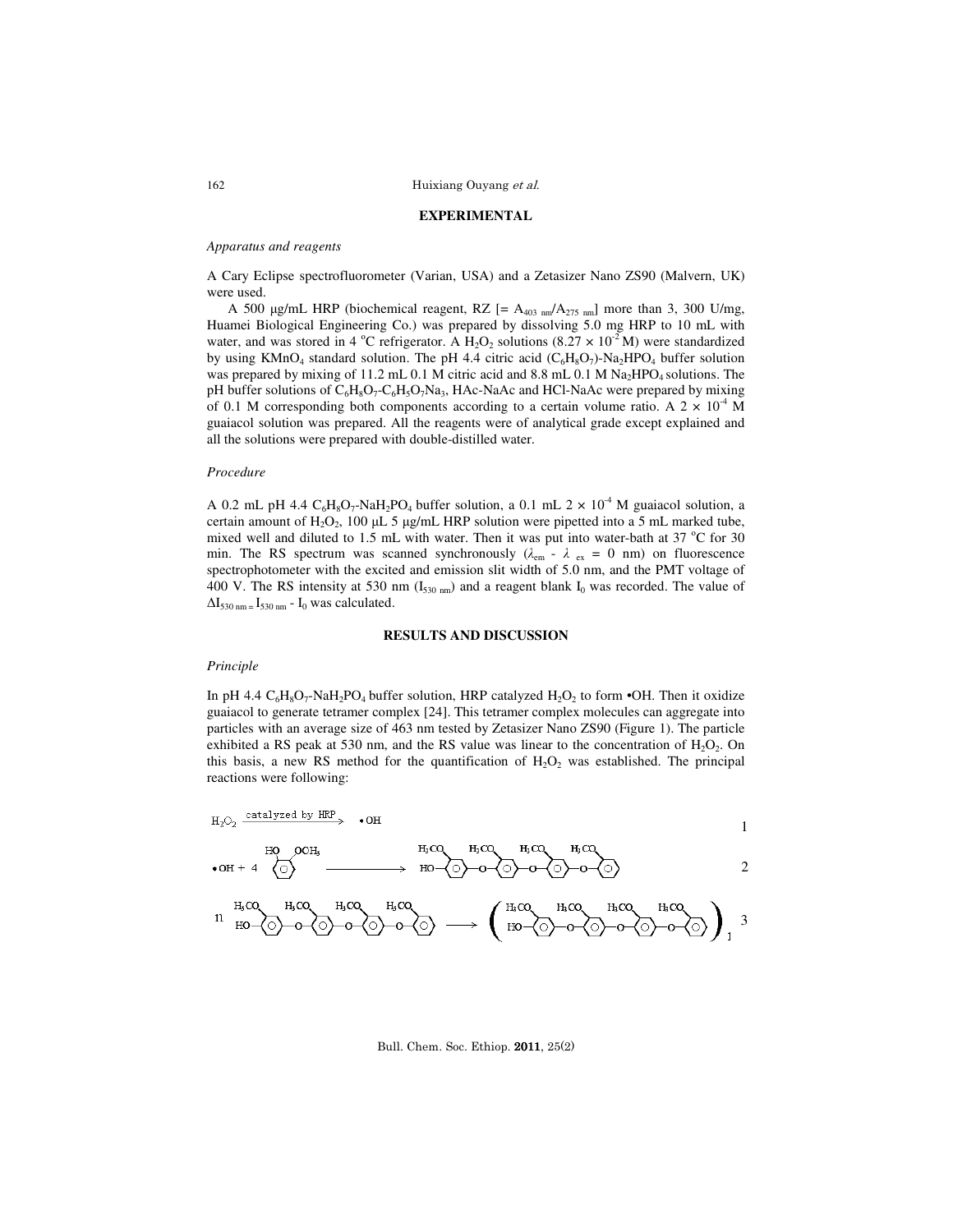

163

Enzyme catalytic resonance scattering spectral detection of trace  $H_2O_2$  using guaiacol



Figure 1. Laser scattering image of  $C_6H_8O_7$ -Na<sub>2</sub>HPO<sub>4</sub>-guaiacol-H<sub>2</sub>O<sub>2</sub>-HRP system.

# *RS spectra*

The scattering signal of the  $C_6H_8O_7$ -Na<sub>2</sub>HPO<sub>4</sub>, guaiacol, HRP systems is very weak. When a certain  $H_2O_2$  was added into the system of  $C_6H_8O_7-Na_2HPO_4$ -guaiacol-HRP, the catalytic oxidation reaction taken place rapidly, and formed tetramer complex particle in dark brown color. There is a resonance scattering peak at 530 nm (Figure 2). The color becomes deeper and the RS value increased at 530 nm when  $H_2O_2$  concentration increased. So, 530 nm was selected for use in this assay.



Figure 2. Resonance scattering spectra. a: pH 4.4  $\text{Na}_2\text{HPO}_4\text{-C}_6\text{H}_8\text{O}_7\text{-}1.33 \times 10^{-5} \text{M C}_7\text{H}_8\text{O}_2\text{-}0.33$ µg/mL HRP; b: a -  $1.1 \times 10^{-6}$  M H<sub>2</sub>O<sub>2</sub>; c: a -  $5.51 \times 10^{-6}$  M H<sub>2</sub>O<sub>2</sub>; d: a -  $11.03 \times 10^{-6}$  M  $H_2O_2$ ; e: a - 27.56 × 10<sup>-6</sup> M  $H_2O_2$ .

# *Effect of pH buffer solution*

The enzyme active part commonly contains acidic group and basic group, the catalytic reaction is very sensitive to the pH value, and its fitting pH range was narrow. As the pH value was changed, these groups were in different dissociation state, and the activity for HRP changed.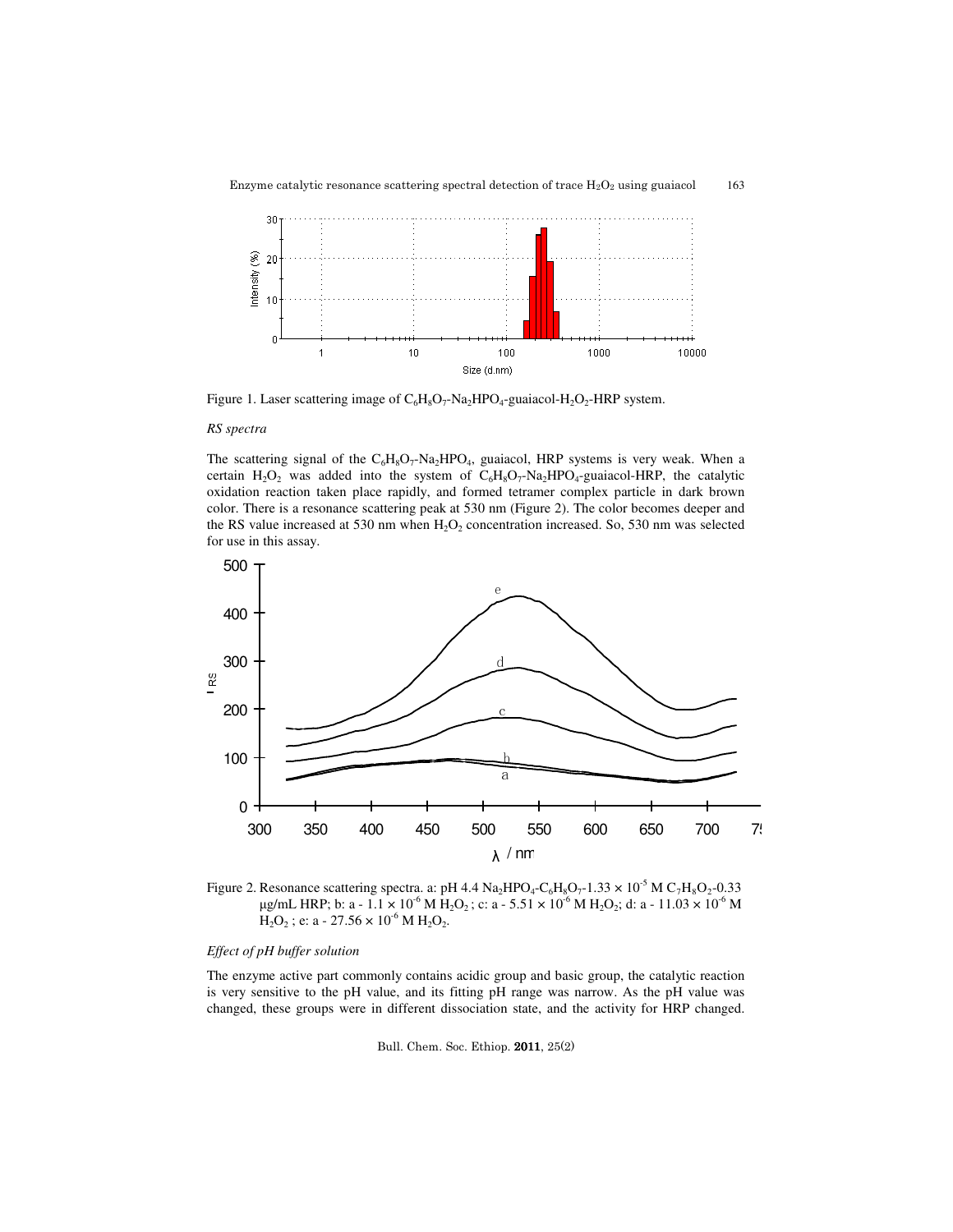Thus, HRP has its optimal pH. The influence of four pH buffer solutions including  $Na<sub>2</sub>HPO<sub>4</sub>$  $C_6H_8O_7$ ,  $C_6H_8O_7-C_6H_5O_7Na_3$ , HAc-NaAc, and HCl-NaAc on the  $\Delta I_{530 \text{ nm}}$  was tested. Figure 3 showed that the sensitivity decreased in order of  $Na<sub>2</sub>HPO<sub>4</sub>-C<sub>6</sub>H<sub>8</sub>O<sub>7</sub>, C<sub>6</sub>H<sub>8</sub>O<sub>7</sub>-C<sub>6</sub>H<sub>5</sub>O<sub>7</sub>Na<sub>3</sub>, HAc-$ NaAc, and HCl-NaAc. The  $Na<sub>2</sub>HPO<sub>4</sub>-C<sub>6</sub>H<sub>8</sub>O<sub>7</sub>$  buffer solution is most sensitive, and was chosen for use. The  $\Delta I_{530 \text{ nm}}$  reached maximum when the pH value was 4.4 that is its optimal pH. Thus, a pH 4.4  $\text{Na}_2\text{HPO}_4\text{-C}_6\text{H}_8\text{O}_7$  buffer solution was chosen for use. The effect of buffer solution volume was suggested. When the volume of buffer solution was 0.2 mL, the ΔI<sub>530 nm</sub> was maximal. Thus, a 0.2 mL pH 4.4  $\text{Na}_2\text{HPO}_4\text{-C}_6\text{H}_8\text{O}_7$  buffer solution was chosen.



Figure 3. Effect of pH. a.  $Na<sub>2</sub>HPO<sub>4</sub>-C<sub>6</sub>H<sub>8</sub>O<sub>7</sub>-1.33 \times 10<sup>-5</sup>$  M guaiacol-0.33 µg/mL HRP-5.51  $\times$  $10^{5}$  M H<sub>2</sub>O<sub>2;</sub> b. C<sub>6</sub>H<sub>8</sub>O<sub>7</sub> -C<sub>6</sub>H<sub>3</sub>O<sub>7</sub>Na<sub>3</sub>-1.33 × 10<sup>-5</sup> M guaiacol-0.33 µg/mL HRP- 5.51 ×  $10^{-5}$  M H<sub>2</sub>O<sub>2</sub>; c. HAc-NaAc-1.33  $\times 10^{-5}$  M guaiacol-0.33 µg/mL HRP - 5.51  $\times 10^{-5}$  M  $H_2O_2$ , d. HCl-NaAc-C<sub>6</sub>H<sub>8</sub>O<sub>7</sub>-1.33  $\times$  10<sup>-5</sup> M guaiacol-0.33 µg/mL HRP-5.51  $\times$  10<sup>-5</sup> M  $H_2O_2$ .

# *Effect of guaiacol*

With the concentration of guaiacol increasing, the  $\Delta I_{530 \text{ nm}}$  value increased at first and then decreased slowly. The  $\Delta I_{530 \text{ nm}}$  value was maximum when guaiacol was 1.33 × 10<sup>-5</sup> M. Thus, a  $1.33 \times 10^{-5}$  M guaiacol was chosen for use.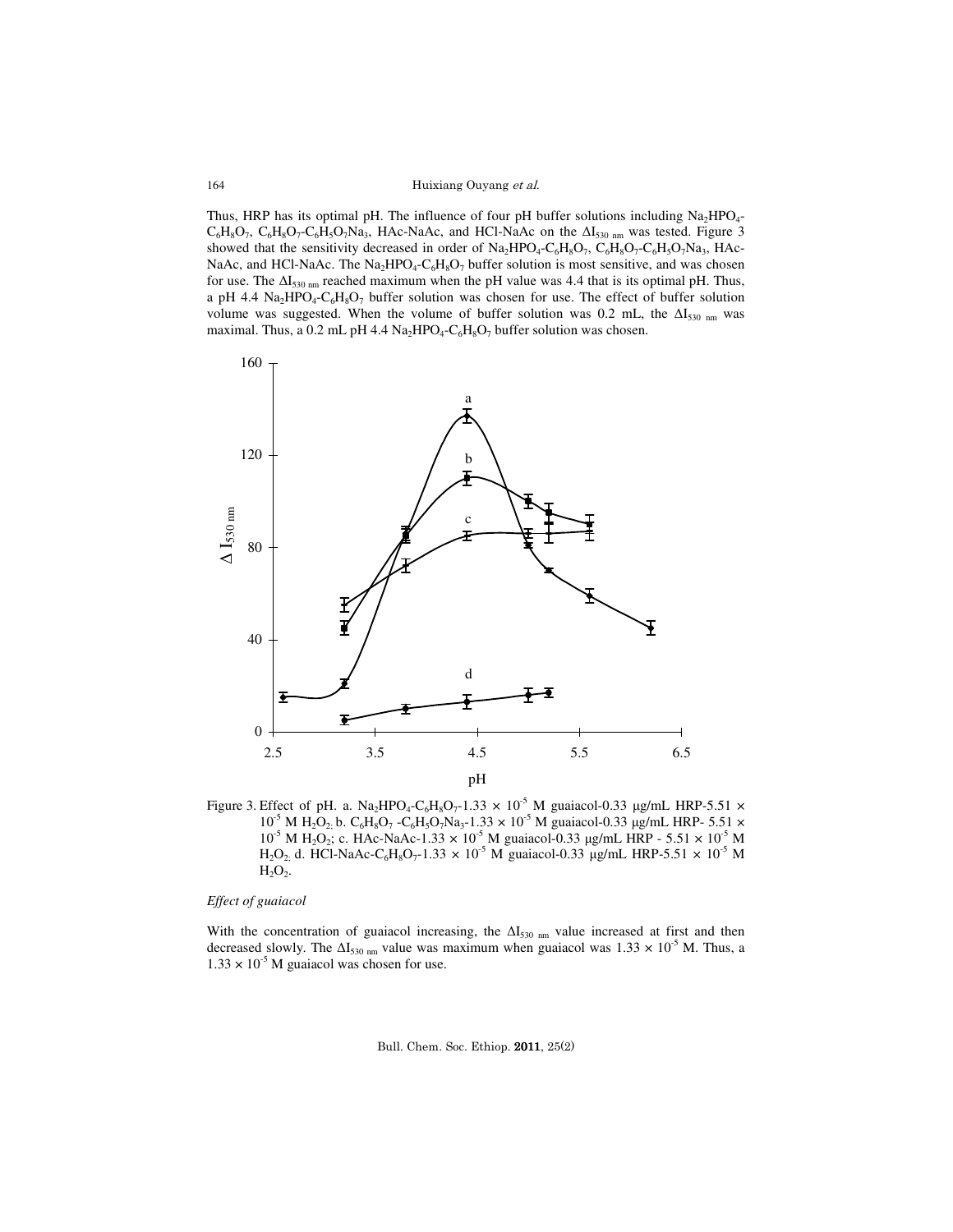

Enzyme catalytic resonance scattering spectral detection of trace  $H_2O_2$  using guaiacol 165

Figure 4. Effect of guaiacol concentration. pH 4.4  $\text{Na}_2\text{HPO}_4\text{-C}_6\text{H}_8\text{O}_7\text{-}0.33$  µg/mL HRP-5.51  $\times$  $10^{-5}$  M H<sub>2</sub>O<sub>2</sub>.

# *Effect of HRP*

The ΔI<sub>530 nm</sub> value of the system increased with HRP concentration increasing in the range of 0.05-0.3 µg/mL, and then decreased as in Figure 5. The  $\Delta I_{530 \text{ nm}}$  reaches the maximum when the concentration of HRP was 0.33 µg/mL. Thus, 0.33 µg/mL HRP was chosen for use.



Figure 5. Effect of HRP concentration. pH 4.4  $Na<sub>2</sub>HPO<sub>4</sub>-C<sub>6</sub>H<sub>8</sub>O<sub>7</sub>$ -1.33  $\times$  10<sup>-5</sup> M guaiacol-5.51  $\times$  $10^{-5}$  M H<sub>2</sub>O<sub>2</sub>.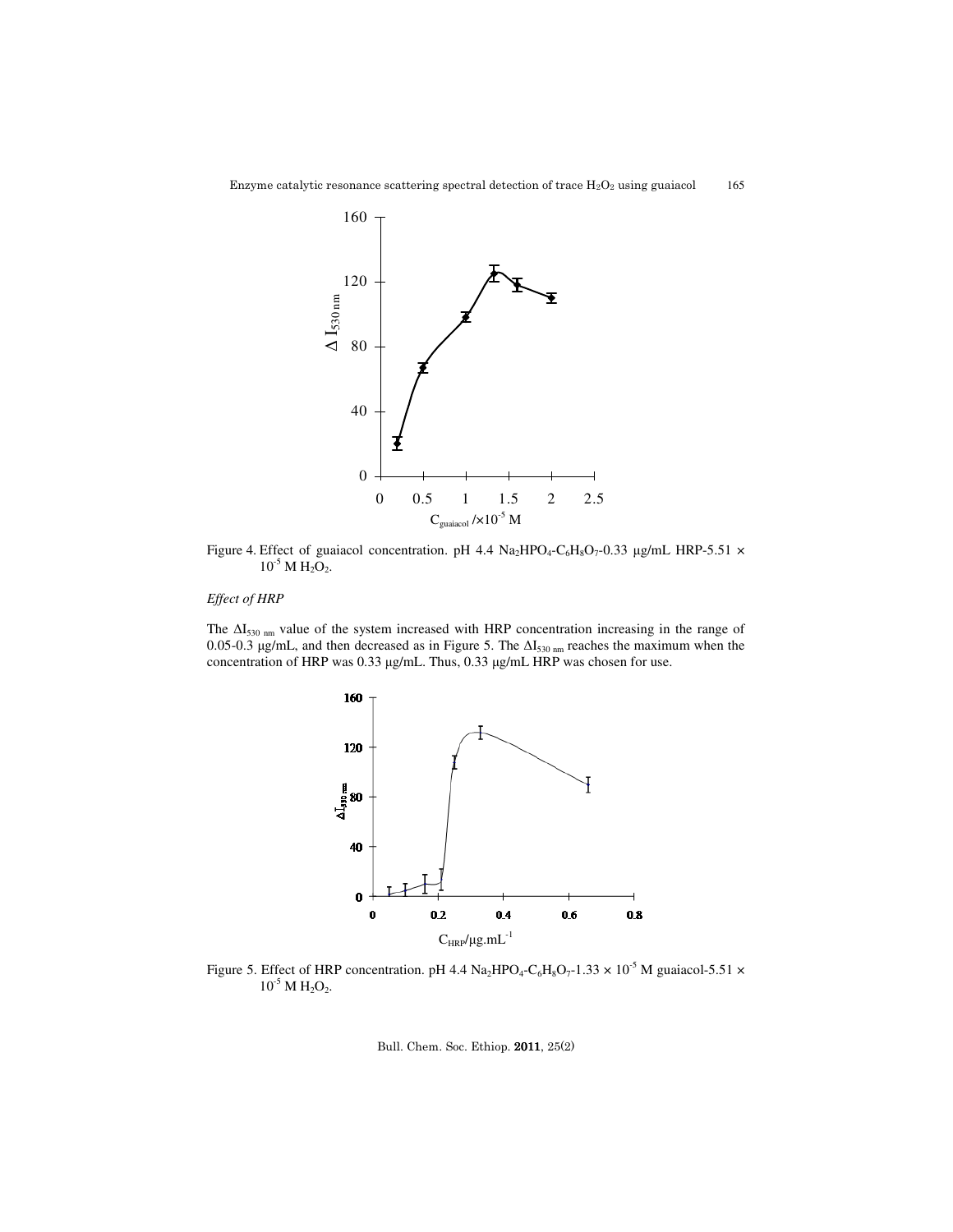### *Effect of catalytic reaction time and temperature*

In general, enzyme reaction has an optimal temperature, because high temperature resulted to enzyme denaturalization, and the velocity increased with the temperature. The effect of temperature on the HRP catalytic reaction is shown in Figure 6. The  $\Delta I_{530 \text{ nm}}$  value reached maximum between 30-50 °C. A 37 °C was chosen. Results showed that the  $\Delta I_{530 \text{ nm}}$  value reached maximum when reaction time was 30 min and was stable for 50 min. Thus, 30 min was selected for use.



Figure 6. Effect of temperature. pH 4.4  $\text{Na}_2\text{HPO}_4\text{-C}_6\text{H}_8\text{O}_7\text{-}1.33 \times 10^{-5}$  M guaiacol-0.33  $\mu\text{g/mL}$ HRP-5.51  $\times$  10<sup>-5</sup> M H<sub>2</sub>O<sub>2</sub>.

### *Influence of foreign substances*

According to the procedure, influences of some foreign substances including common metal cation and anion on the detection of 5.33  $\mu$ M H<sub>2</sub>O<sub>2</sub> were tested, with a relative error of  $\pm$  5 %. The results showed the tolerance limit as the following, 14 times of  $Mg^{2+}$ , 36 times of Ni<sup>2+</sup>,  $NO_2$ <sup>-</sup> may be coming from NO gas, and Fe<sup>3+</sup> may be coming from dust, 60 times of K<sup>+</sup>, Ca<sup>2+</sup> may be coming from dust,  $NO_3$ ,  $CO_3^2$  may be coming from  $CO_2$  and dust,  $SiO_3^2$  may be coming from dust,  $SO_4^2$  may be coming from dust and  $SO_3$  gas, and  $C_2O_4^2$ , 138 times of Li<sup>+</sup>, 1200 times of  $F$ , 3900 times of  $NH_4^+$  may be coming from  $NH_3$  gas do not interfere with the determination. The proposed RS assay had a good selectivity.

### *Calibration curve*

According to the procedure, the calibration curve between  $H_2O_2$  and  $\Delta I_{530 \text{ nm}}$  was drawn, the linear range was 0.55-27.6 µM, with a regression equation of  $\Delta I_{530 \text{ nm}} = 17.1 \text{C} + 1.6$ , a correlation coefficient of 0.9996, and a detection limit (DL) of 0.03  $\mu$ M. The DL can be calculated according to the equation  $DL = 3S_b/K$ , where 3 is the factor at the 95% confidence level,  $S_b$  the standard deviation of the blank measurements ( $n = 10$ ), and K is the slope of the calibration curve.

## *Sample determination*

The autumnal rain water sample 1, 2 and 3 were collected in the place of urban (Sanlidian of Guilin city), rural (Caoping village of Guilin city) and factory (Commodity Chemical Factory of Guilin city), respectively, and filtered before analysis. A  $100 \mu L$  of the sample was measured

Bull. Chem. Soc. Ethiop. 2011, 25(2)

166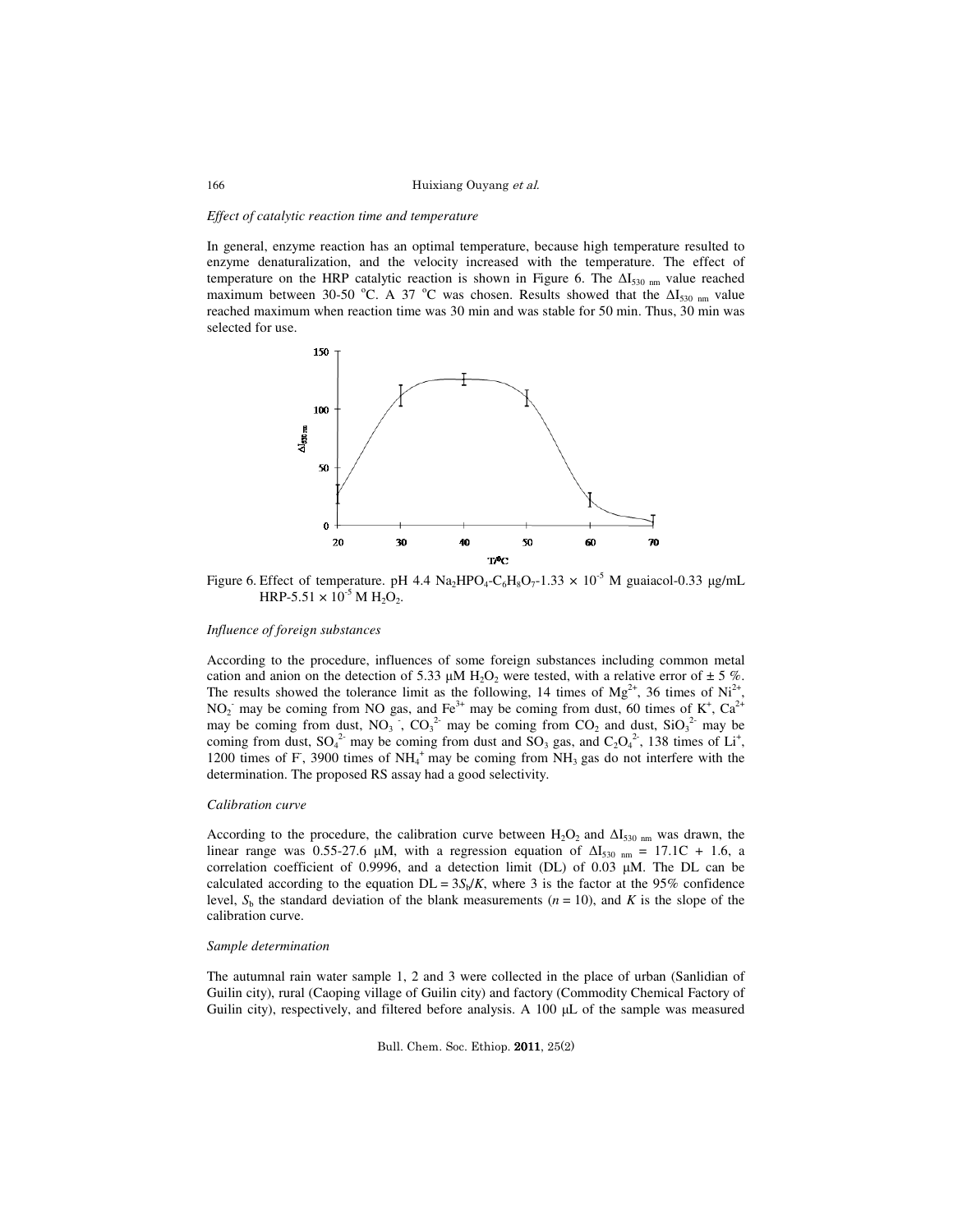according the procedure. At the same time, the samples were also analyzed with the  $Fe(II)$ ortho-phenylene diamine catalytic spectrophotometric method [11]. The results of both the methods are listed in Table 1. The linear regression analysis revealed a correlation coefficient, slope, and intercept of 0.9997, 0.9759, and 0.0568 µM, respectively. This showed that the RS results were in good agreement with that of the spectrophotometric method, and both methods have good correlation. A 1.30  $\mu$ M, 0.250  $\mu$ M and 5.00  $\mu$ M H<sub>2</sub>O<sub>2</sub> were added in the sample 1, 2 and 3, respectively. Then it was analyzed according to the procedure. The recoveries were in the range of 98.0-104 %. The results indicated that this enzyme catalytic RS assay is accurate and reliable. From Table 1, we can see that the  $H_2O_2$  content of this assay is lowest in rural rain water sample owing to the least environmental pollution, the  $H_2O_2$  content is highest in the place of factory that one reason may be serious pollution, and the content of urban sample locates the both samples. Table 1 also showed that this assay results were agreement with that of the reference results.

Table 1. Analytical results.

| Sample   | Results of this assay | Added | Found | Recovery | Reference results [11] |
|----------|-----------------------|-------|-------|----------|------------------------|
|          | $(\mu M, n = 5)$      | (uM)  | (uM)  | (%)      | $(\mu M, n = 5)$       |
| Sample 1 | $1.336 \pm 0.069$     | 1.30  | 1.35  | 104      | $1.280 \pm 0.071$      |
| Sample 2 | $0.273 \pm 0.012$     | 0.250 | 0.256 | 102      | $0.270 \pm 0.011$      |
| Sample 3 | $5.006 \pm 0.144$     | 5.00  | 4.95  | 98.0     | $5.084\pm0.125$        |

# **CONCLUSIONS**

Based on the catalytic effect of horseradish peroxidase on the particle reaction between guaiacol and  $H_2O_2$ , and the RS effect of the organic particles, a new, sensitive, selective and rapid enzyme catalytic RS assay was proposed for the determination of  $0.55$ -27.6  $\mu$ M H<sub>2</sub>O<sub>2</sub>.

# **ACKNOWLEDGMENTS**

This work was supported by the National Natural Science Foundation of China (Nos. 21075023, 20865002, 20965002), Natural Science Foundation of Guangxi (No.0991021z) and the Research Funds of Key Laboratory of Ecology of Rare and Endangered Species and Environmental Protection (Guangxi Normal University), Ministry of Education.

# **REFERENCES**

- 1. Liu, P.T. *Introduction to Environmental Science*, Higher Education Press: Beijing; **1995**; p 29.
- 2. Zhang, Z.Y.; Liang, W.A. *Phys. Test. Chem. Anal. Part B* **2000**, 36, 5.
- 3. Ma, N.; Ma, Z.; Yue, Y.H.; Gao, Z. *J. Mol. Catal. A* **2002**, 184, 361.
- 4. Yue, H.F.; Bu, X.; Huang, M.H.; Young, J.; Raglione, T. *Pharmaceutics* **2009**, 22, 33.
- 5. Zhou, G.J.; Wang, G.; Xu, J.J.; Chen, H.Y. *Sensors and Actuators B* **2002**, 81, 334.
- 6. Tahirović, A.; Čopra, A.; Omanović-Mikličanin, E.; Kalcher, K. *Talanta* **2007**, 72, 1378.
- 7. Abbas, M.E.; Luo, W.; Zhu, L.; Zou, J.; Tang, H.Q. *Food Chem*. **2010**, 120, 327.
- 8. Akio, S.; Tetsuyuki, T.; Tadao, O. *Anal. Chim. Acta* **1998**, 374, 191.
- 9. Wang, M.L. *Jiangsu Environ. Sci. Technol.* **2001**, 14, 7.
- 10. Jiang, Z.L.; Tang, Y.F.; Liang, A.H.; Gong, Q. *Spect. Spect. Anal*. **2009**, 29, 1990.
- 11. Liang, A.H.; Wang, N. *J. Guilin Univ. Techn*. **2007**, 27, 402.